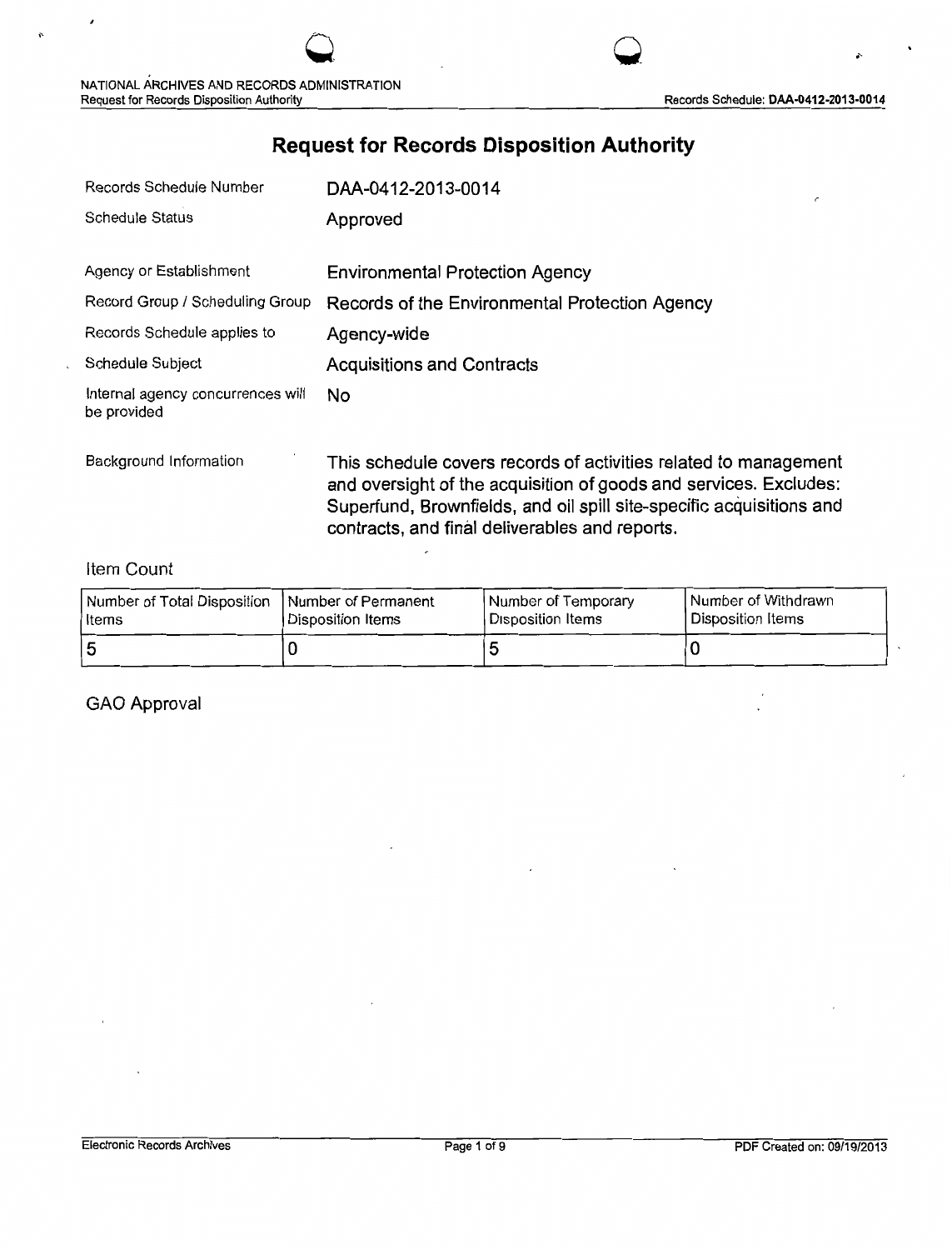# Outline of Records Schedule Items for DAA-0412-2013-0014

| Sequence Number |                                                                                                                                |
|-----------------|--------------------------------------------------------------------------------------------------------------------------------|
|                 | <b>Acquisitions and Contracts</b>                                                                                              |
| 1.1             | FAIR records and bid protest appeals<br>Disposition Authority Number: DAA-0412-2013-0014-0001                                  |
| 1.2             | Procurements exceeding the acquisition threshold and contract records<br>Disposition Authority Number: DAA-0412-2013-0014-0002 |
| 1.3             | Routine acquisitions records<br>Disposition Authority Number: DAA-0412-2013-0014-0003                                          |
| 1.4             | Short term acquisitions records<br>Disposition Authority Number: DAA-0412-2013-0014-0004                                       |
| 1.5             | Other acquisitions records<br>Disposition Authority Number: DAA-0412-2013-0014-0006                                            |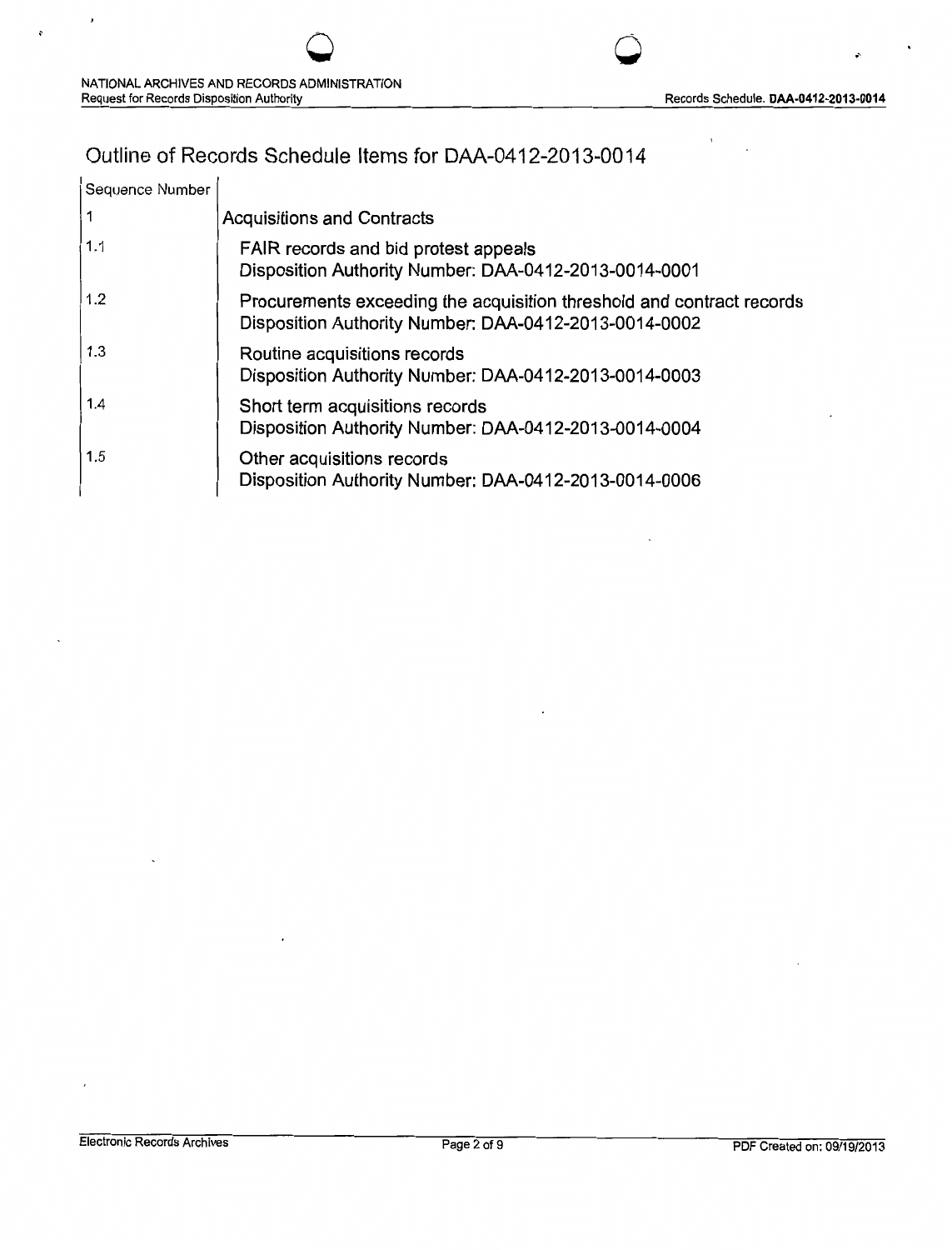$\ddot{\phantom{0}}$ 

 $\epsilon$ 

 $\bigcirc$ 

# Records Schedule Items

J.

| Sequence Number |                                                                                                                                     |                              |                                                                                                                                                                                                                                                                                                                                                                                                                                                                                                                                                                                                                                                                          |  |
|-----------------|-------------------------------------------------------------------------------------------------------------------------------------|------------------------------|--------------------------------------------------------------------------------------------------------------------------------------------------------------------------------------------------------------------------------------------------------------------------------------------------------------------------------------------------------------------------------------------------------------------------------------------------------------------------------------------------------------------------------------------------------------------------------------------------------------------------------------------------------------------------|--|
| 1               | <b>Acquisitions and Contracts</b>                                                                                                   |                              |                                                                                                                                                                                                                                                                                                                                                                                                                                                                                                                                                                                                                                                                          |  |
| 1.1             | FAIR records and bid protest appeals                                                                                                |                              |                                                                                                                                                                                                                                                                                                                                                                                                                                                                                                                                                                                                                                                                          |  |
|                 | <b>Disposition Authority Number</b>                                                                                                 |                              | DAA-0412-2013-0014-0001                                                                                                                                                                                                                                                                                                                                                                                                                                                                                                                                                                                                                                                  |  |
|                 | and performance measures.                                                                                                           |                              | Includes, but is not limited to: bid protest appeals consisting of notices of appeal,<br>written memoranda of arguments, legal briefs (if any filed), transcripts of any<br>hearings held, correspondence, decisions, and related records; and Federal<br>Activities Inventory Reform (FAIR) Act records documenting the implementation<br>of Office of Management and Budget (OMB) Circular No. A-76, Performance of<br>Commercial Activities, including inventories, reviews, consultations, summary<br>reports, commercial activity codes, challenges, appeals, decisions, planning<br>documents, public announcements, accountability statements, cost calculations, |  |
|                 | <b>Final Disposition</b>                                                                                                            | Temporary                    |                                                                                                                                                                                                                                                                                                                                                                                                                                                                                                                                                                                                                                                                          |  |
|                 | Item Status                                                                                                                         | Active                       |                                                                                                                                                                                                                                                                                                                                                                                                                                                                                                                                                                                                                                                                          |  |
|                 | Is this item media neutral?                                                                                                         | Yes                          |                                                                                                                                                                                                                                                                                                                                                                                                                                                                                                                                                                                                                                                                          |  |
|                 | Do any of the records covered<br>by this item currently exist in<br>electronic format(s) other than e-<br>mail and word processing? | Yes                          |                                                                                                                                                                                                                                                                                                                                                                                                                                                                                                                                                                                                                                                                          |  |
|                 | Do any of the records covered<br>by this item exist as structured<br>electronic data?                                               | Yes                          |                                                                                                                                                                                                                                                                                                                                                                                                                                                                                                                                                                                                                                                                          |  |
|                 | Manual Citation                                                                                                                     |                              | Manual Title                                                                                                                                                                                                                                                                                                                                                                                                                                                                                                                                                                                                                                                             |  |
|                 | EPA 1004 item a                                                                                                                     |                              |                                                                                                                                                                                                                                                                                                                                                                                                                                                                                                                                                                                                                                                                          |  |
|                 | GRS or Superseded Authority<br>Citation                                                                                             | GRS 3/18a<br>N1-412-07-1/15a |                                                                                                                                                                                                                                                                                                                                                                                                                                                                                                                                                                                                                                                                          |  |
|                 | Disposition Instruction                                                                                                             |                              |                                                                                                                                                                                                                                                                                                                                                                                                                                                                                                                                                                                                                                                                          |  |
|                 | Cutoff Instruction                                                                                                                  |                              | Close when action is completed.                                                                                                                                                                                                                                                                                                                                                                                                                                                                                                                                                                                                                                          |  |
|                 | <b>Retention Period</b>                                                                                                             |                              | Destroy 10 year(s) after file closure.                                                                                                                                                                                                                                                                                                                                                                                                                                                                                                                                                                                                                                   |  |
|                 | Additional Information                                                                                                              |                              |                                                                                                                                                                                                                                                                                                                                                                                                                                                                                                                                                                                                                                                                          |  |
|                 | GAO Approval                                                                                                                        | <b>Not Required</b>          |                                                                                                                                                                                                                                                                                                                                                                                                                                                                                                                                                                                                                                                                          |  |
| 1.2             |                                                                                                                                     |                              | Procurements exceeding the acquisition threshold and contract records                                                                                                                                                                                                                                                                                                                                                                                                                                                                                                                                                                                                    |  |

 $\ddot{\phantom{0}}$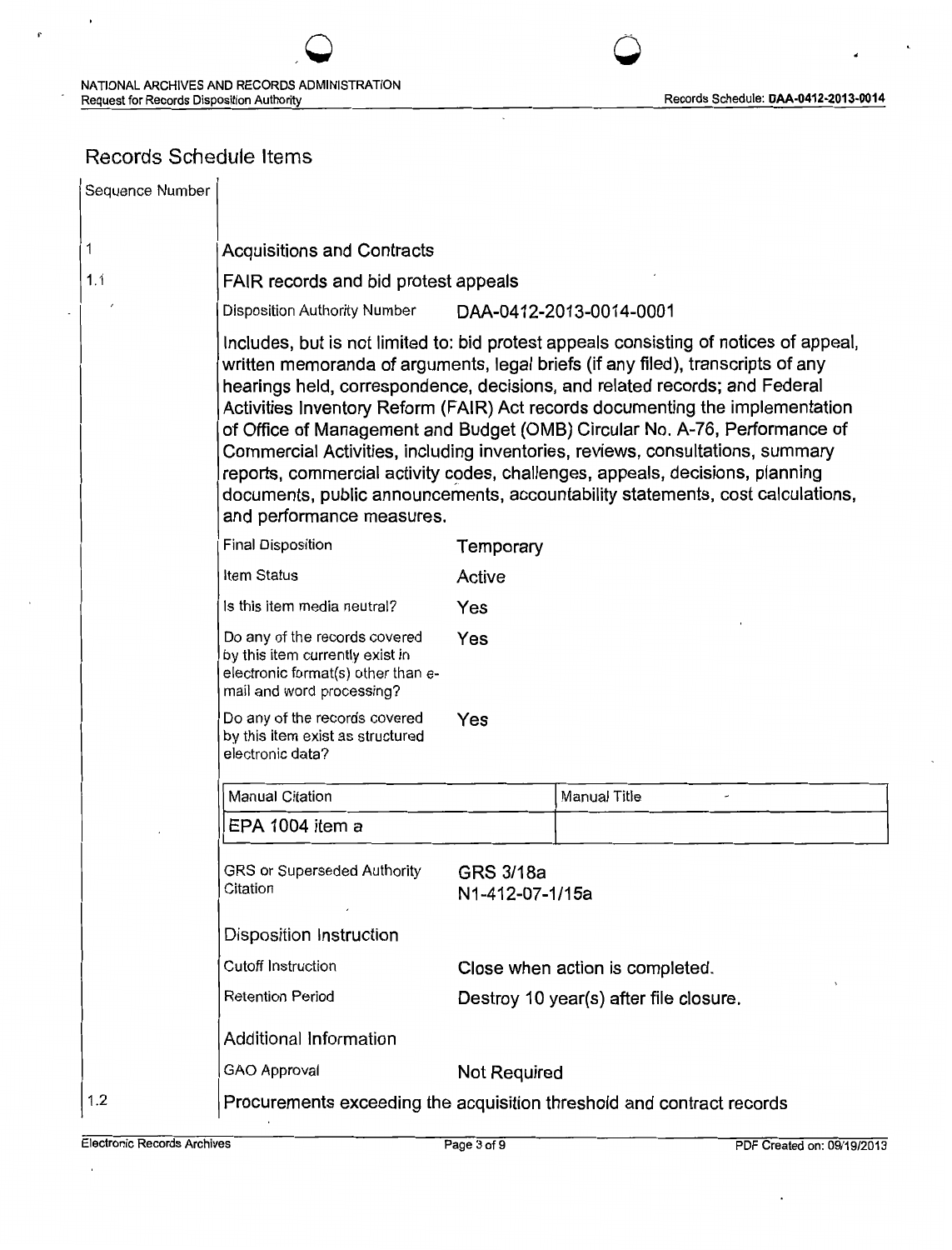#### Disposition Authority Number DAA-0412-2013-0014-0002

0 0

Includes, but is not limited to: contract management records for program related procurements (e.g., environmental modeling) as well as administrative procurements (e.g., guard services) and maintained by contracting officers (COs) and contracting officer's representatives (CORs), including correspondence and other documents related to the award, administration, receipt, inspection, payment, review, and audit of contracts (except Superfund, Brownfields, and oil spill site-specific contracts covered by schedule 1036); routine procurement files documenting the acquisition of goods and non-personal services maintained by the procurement organization and that exceed the acquisition thresholds that are in effect at the time of acquisition award, including purchase documents such as purchase requisitions, travel and training authorizations, credit card and bank card slips, direct deposit forms for vendors, specifications, bids, schedules of delivery, initiating requisitions, records of receipt, inspection, and payment; and solicited and unsolicited bids and proposals for large purchases when filed separately from the contract files.

|                                                                                                                                     | Temporary                                                                |                                                                                                                                              |
|-------------------------------------------------------------------------------------------------------------------------------------|--------------------------------------------------------------------------|----------------------------------------------------------------------------------------------------------------------------------------------|
| Item Status                                                                                                                         | Active                                                                   |                                                                                                                                              |
| Is this item media neutral?                                                                                                         | Yes                                                                      |                                                                                                                                              |
| Do any of the records covered<br>by this item currently exist in<br>electronic format(s) other than e-<br>mail and word processing? | Yes                                                                      |                                                                                                                                              |
| Do any of the records covered<br>by this item exist as structured<br>electronic data?                                               | Yes                                                                      |                                                                                                                                              |
| <b>Manual Citation</b>                                                                                                              |                                                                          | Manual Title                                                                                                                                 |
| EPA 1004 item b                                                                                                                     |                                                                          |                                                                                                                                              |
| GRS or Superseded Authority<br>Citation                                                                                             |                                                                          |                                                                                                                                              |
|                                                                                                                                     | N1-412-07-65/1b<br>N1-412-07-65/1c<br>N1-412-07-65/1d<br>N1-412-07-65/1e |                                                                                                                                              |
|                                                                                                                                     | <b>Final Disposition</b>                                                 | GRS 3/3a(1)(a)<br>GRS 3/3a(2)(a)<br>N1-412-06-6/5a<br>N1-412-06-6/5b<br>N1-412-06-6/5c<br>GRS 3/5b(2)(a)<br>N1-412-07-44d<br>N1-412-07-65/1a |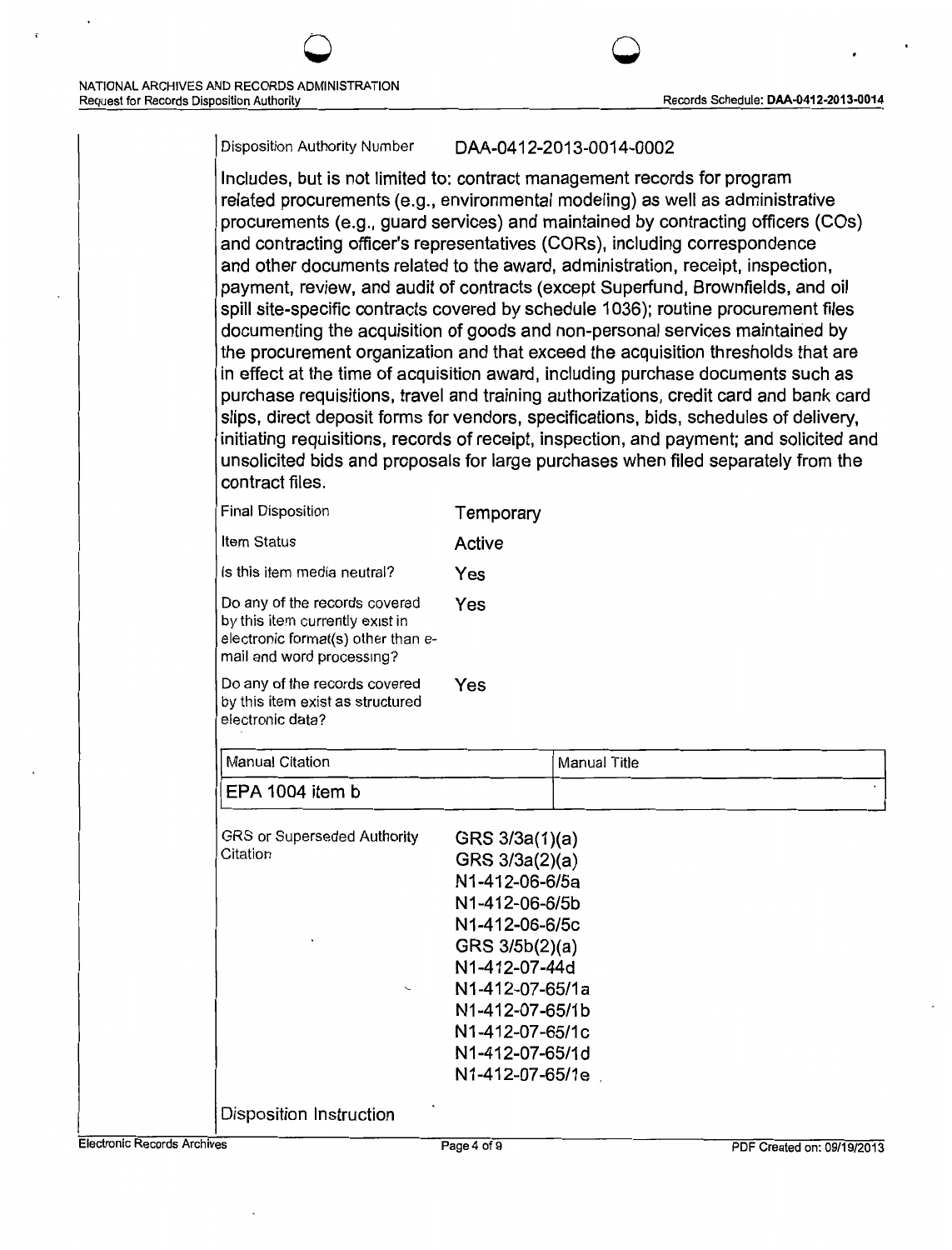1.3

 $\ddot{\phantom{1}}$ 

 $\hat{\mathbf{r}}$ 

 $\ddot{\phantom{1}}$ 

.

| Cutoff Instruction                                                                                                                  |                                                                      | Close when activity completed or final payment for                                                                                                                                                                                                                                                                                                                                                                                                                                                                                                                                                                                                                                  |
|-------------------------------------------------------------------------------------------------------------------------------------|----------------------------------------------------------------------|-------------------------------------------------------------------------------------------------------------------------------------------------------------------------------------------------------------------------------------------------------------------------------------------------------------------------------------------------------------------------------------------------------------------------------------------------------------------------------------------------------------------------------------------------------------------------------------------------------------------------------------------------------------------------------------|
|                                                                                                                                     | overall contract is made.                                            |                                                                                                                                                                                                                                                                                                                                                                                                                                                                                                                                                                                                                                                                                     |
| <b>Retention Period</b>                                                                                                             |                                                                      | Destroy 6 year(s) and 3 month(s) after file closure.                                                                                                                                                                                                                                                                                                                                                                                                                                                                                                                                                                                                                                |
| Additional Information                                                                                                              |                                                                      |                                                                                                                                                                                                                                                                                                                                                                                                                                                                                                                                                                                                                                                                                     |
| GAO Approval                                                                                                                        | <b>Not Required</b>                                                  |                                                                                                                                                                                                                                                                                                                                                                                                                                                                                                                                                                                                                                                                                     |
| Routine acquisitions records                                                                                                        |                                                                      |                                                                                                                                                                                                                                                                                                                                                                                                                                                                                                                                                                                                                                                                                     |
| Disposition Authority Number                                                                                                        |                                                                      | DAA-0412-2013-0014-0003                                                                                                                                                                                                                                                                                                                                                                                                                                                                                                                                                                                                                                                             |
| Procurement Data System (FPDS).                                                                                                     |                                                                      | Includes, but is not limited to: administrative reports and data relating to<br>procurement operations, including reports and data used for workload or other<br>purposes; canceled solicitations for formal solicitations of offers to provide<br>products or services that were canceled prior to award of a contract, including<br>invitations for bids, requests for proposals (RFPs), requests for quotations (RFQs),<br>presolicitation documentation on the requirement, any offers that were opened<br>prior to the cancellation, documentation on any government action up to the time<br>of cancellation, and evidence of cancellation; and data submitted to the Federal |
| Final Disposition                                                                                                                   | Temporary                                                            |                                                                                                                                                                                                                                                                                                                                                                                                                                                                                                                                                                                                                                                                                     |
| Item Status                                                                                                                         | Active                                                               |                                                                                                                                                                                                                                                                                                                                                                                                                                                                                                                                                                                                                                                                                     |
| Is this item media neutral?                                                                                                         | Yes                                                                  |                                                                                                                                                                                                                                                                                                                                                                                                                                                                                                                                                                                                                                                                                     |
| Do any of the records covered<br>by this item currently exist in<br>electronic format(s) other than e-<br>mail and word processing? | Yes                                                                  |                                                                                                                                                                                                                                                                                                                                                                                                                                                                                                                                                                                                                                                                                     |
| Do any of the records covered<br>by this item exist as structured<br>electronic data?                                               | Yes                                                                  |                                                                                                                                                                                                                                                                                                                                                                                                                                                                                                                                                                                                                                                                                     |
| Manual Citation                                                                                                                     |                                                                      | Manual Title                                                                                                                                                                                                                                                                                                                                                                                                                                                                                                                                                                                                                                                                        |
| EPA 1004 item c                                                                                                                     |                                                                      |                                                                                                                                                                                                                                                                                                                                                                                                                                                                                                                                                                                                                                                                                     |
| GRS or Superseded Authority<br>Citation                                                                                             | <b>GRS 3/3d</b><br>GRS 3/5c(1)<br>N1-412-07-64/1a<br>N1-412-07-64/1b |                                                                                                                                                                                                                                                                                                                                                                                                                                                                                                                                                                                                                                                                                     |
| Disposition Instruction                                                                                                             |                                                                      |                                                                                                                                                                                                                                                                                                                                                                                                                                                                                                                                                                                                                                                                                     |
| <b>Cutoff Instruction</b>                                                                                                           | data transfer.                                                       | Close at end of fiscal year, after cancellation, or after                                                                                                                                                                                                                                                                                                                                                                                                                                                                                                                                                                                                                           |
| <b>Retention Period</b>                                                                                                             |                                                                      | Destroy 5 year(s) after file closure.                                                                                                                                                                                                                                                                                                                                                                                                                                                                                                                                                                                                                                               |

 $\overline{\mathcal{O}}$  and  $\overline{\mathcal{O}}$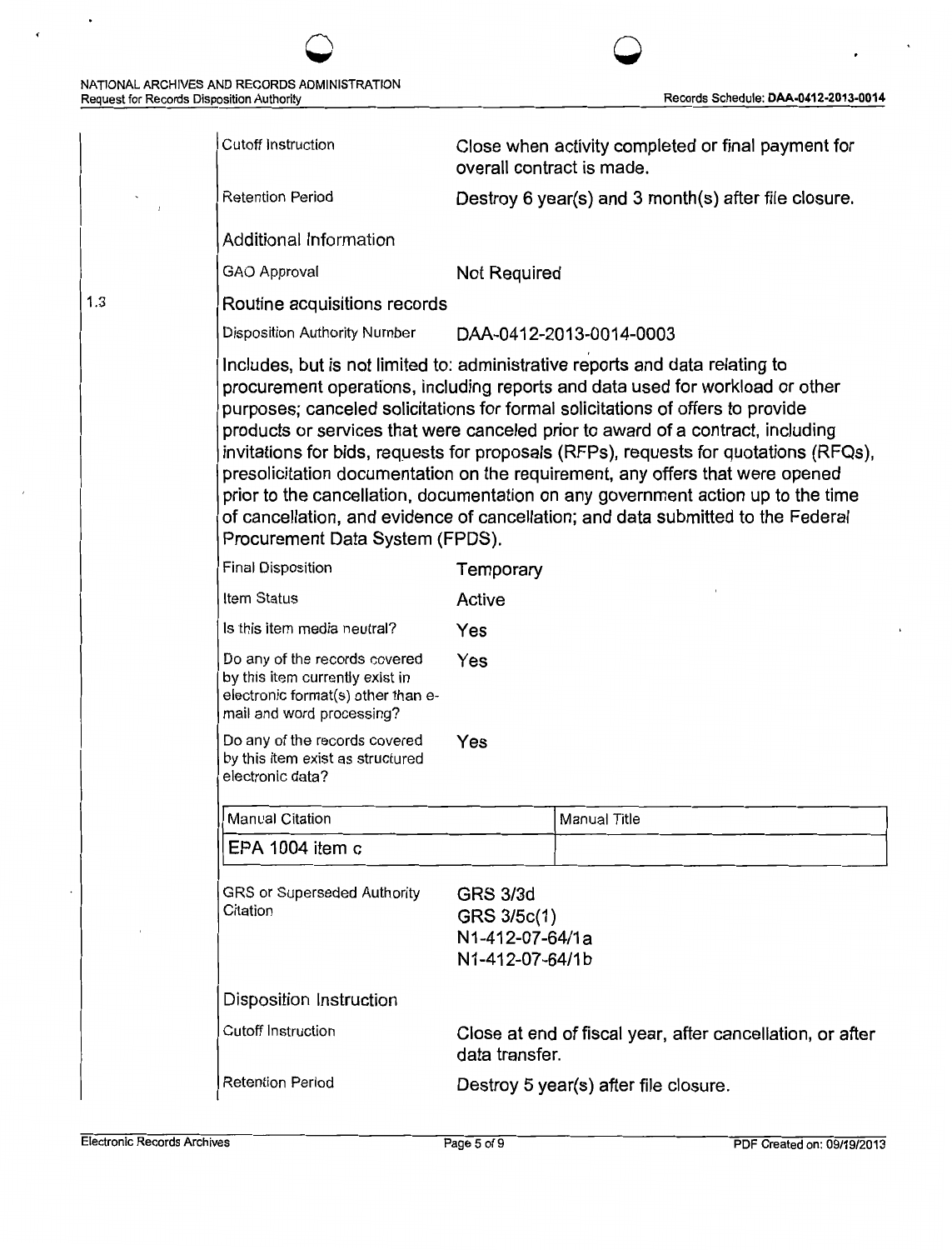$\cdot$ 

 $\ddot{\phantom{a}}$ 

 $\ddot{\textbf{r}}$ 

| Records Schedule: DAA-0412-2013-0014 |
|--------------------------------------|
|                                      |

 $\overline{\phantom{a}}$ 

è

 $\sim$   $\sim$ 

|      | <b>Additional Information</b>                                                                                                                                                                                                                                                                                                                                                                                                                                                                                                                                                                                                                                                                                                                                                                                                                                                                                                                                                                                                              |                                                                                       |                                                                                                               |  |
|------|--------------------------------------------------------------------------------------------------------------------------------------------------------------------------------------------------------------------------------------------------------------------------------------------------------------------------------------------------------------------------------------------------------------------------------------------------------------------------------------------------------------------------------------------------------------------------------------------------------------------------------------------------------------------------------------------------------------------------------------------------------------------------------------------------------------------------------------------------------------------------------------------------------------------------------------------------------------------------------------------------------------------------------------------|---------------------------------------------------------------------------------------|---------------------------------------------------------------------------------------------------------------|--|
|      | GAO Approval                                                                                                                                                                                                                                                                                                                                                                                                                                                                                                                                                                                                                                                                                                                                                                                                                                                                                                                                                                                                                               | Not Required                                                                          |                                                                                                               |  |
| 1.4  | Short term acquisitions records                                                                                                                                                                                                                                                                                                                                                                                                                                                                                                                                                                                                                                                                                                                                                                                                                                                                                                                                                                                                            |                                                                                       |                                                                                                               |  |
|      | Disposition Authority Number<br>DAA-0412-2013-0014-0004                                                                                                                                                                                                                                                                                                                                                                                                                                                                                                                                                                                                                                                                                                                                                                                                                                                                                                                                                                                    |                                                                                       |                                                                                                               |  |
|      | Includes, but is not limited to: purchase card logs and supporting documentation;<br>records related to printing services maintained by the procurement office, including<br>copies of requisitions, invoices, specifications, and related records; routine<br>procurement files documenting the acquisition of goods and non-personal services<br>maintained by the procurement organization and that are below the acquisition<br>thresholds that are in effect at the time of the acquisition award, including purchase<br>documents such as purchase requisitions, travel and training authorizations,<br>credit card and bank card slips, direct deposit forms for vendors, specifications,<br>bids, schedules of delivery, initiating requisitions, records of receipt, inspection,<br>and payment; small and disadvantaged business utilization records, including<br>correspondence, reports, studies, goal statements, and related records; and<br>solicited and unsolicited unsuccessful bids and proposals for small purchases. |                                                                                       |                                                                                                               |  |
|      | <b>Final Disposition</b>                                                                                                                                                                                                                                                                                                                                                                                                                                                                                                                                                                                                                                                                                                                                                                                                                                                                                                                                                                                                                   | Temporary                                                                             |                                                                                                               |  |
|      | Item Status                                                                                                                                                                                                                                                                                                                                                                                                                                                                                                                                                                                                                                                                                                                                                                                                                                                                                                                                                                                                                                | Active                                                                                |                                                                                                               |  |
|      | Is this item media neutral?                                                                                                                                                                                                                                                                                                                                                                                                                                                                                                                                                                                                                                                                                                                                                                                                                                                                                                                                                                                                                | Yes                                                                                   |                                                                                                               |  |
|      | Do any of the records covered<br>by this item currently exist in<br>electronic format(s) other than e-<br>mail and word processing?                                                                                                                                                                                                                                                                                                                                                                                                                                                                                                                                                                                                                                                                                                                                                                                                                                                                                                        | Yes                                                                                   |                                                                                                               |  |
|      | Do any of the records covered<br>by this item exist as structured<br>electronic data?                                                                                                                                                                                                                                                                                                                                                                                                                                                                                                                                                                                                                                                                                                                                                                                                                                                                                                                                                      | Yes                                                                                   |                                                                                                               |  |
|      | <b>Manual Citation</b>                                                                                                                                                                                                                                                                                                                                                                                                                                                                                                                                                                                                                                                                                                                                                                                                                                                                                                                                                                                                                     |                                                                                       | Manual Title                                                                                                  |  |
|      | EPA 1004 item d                                                                                                                                                                                                                                                                                                                                                                                                                                                                                                                                                                                                                                                                                                                                                                                                                                                                                                                                                                                                                            |                                                                                       |                                                                                                               |  |
|      | GRS or Superseded Authority<br>Citation                                                                                                                                                                                                                                                                                                                                                                                                                                                                                                                                                                                                                                                                                                                                                                                                                                                                                                                                                                                                    | GRS 3/3a(1)(b)<br>GRS 3/3a(2)(b)<br>GRS 3/5b(1)<br><b>GRS 3/17</b><br><b>GRS 3/6a</b> |                                                                                                               |  |
|      | Disposition Instruction                                                                                                                                                                                                                                                                                                                                                                                                                                                                                                                                                                                                                                                                                                                                                                                                                                                                                                                                                                                                                    |                                                                                       |                                                                                                               |  |
| $\,$ | <b>Cutoff Instruction</b>                                                                                                                                                                                                                                                                                                                                                                                                                                                                                                                                                                                                                                                                                                                                                                                                                                                                                                                                                                                                                  |                                                                                       | Close at end of fiscal year, or after completion or<br>cancellation, or after date of award or final payment. |  |
|      | <b>Retention Period</b>                                                                                                                                                                                                                                                                                                                                                                                                                                                                                                                                                                                                                                                                                                                                                                                                                                                                                                                                                                                                                    |                                                                                       | Destroy 3 year(s) after file closure.                                                                         |  |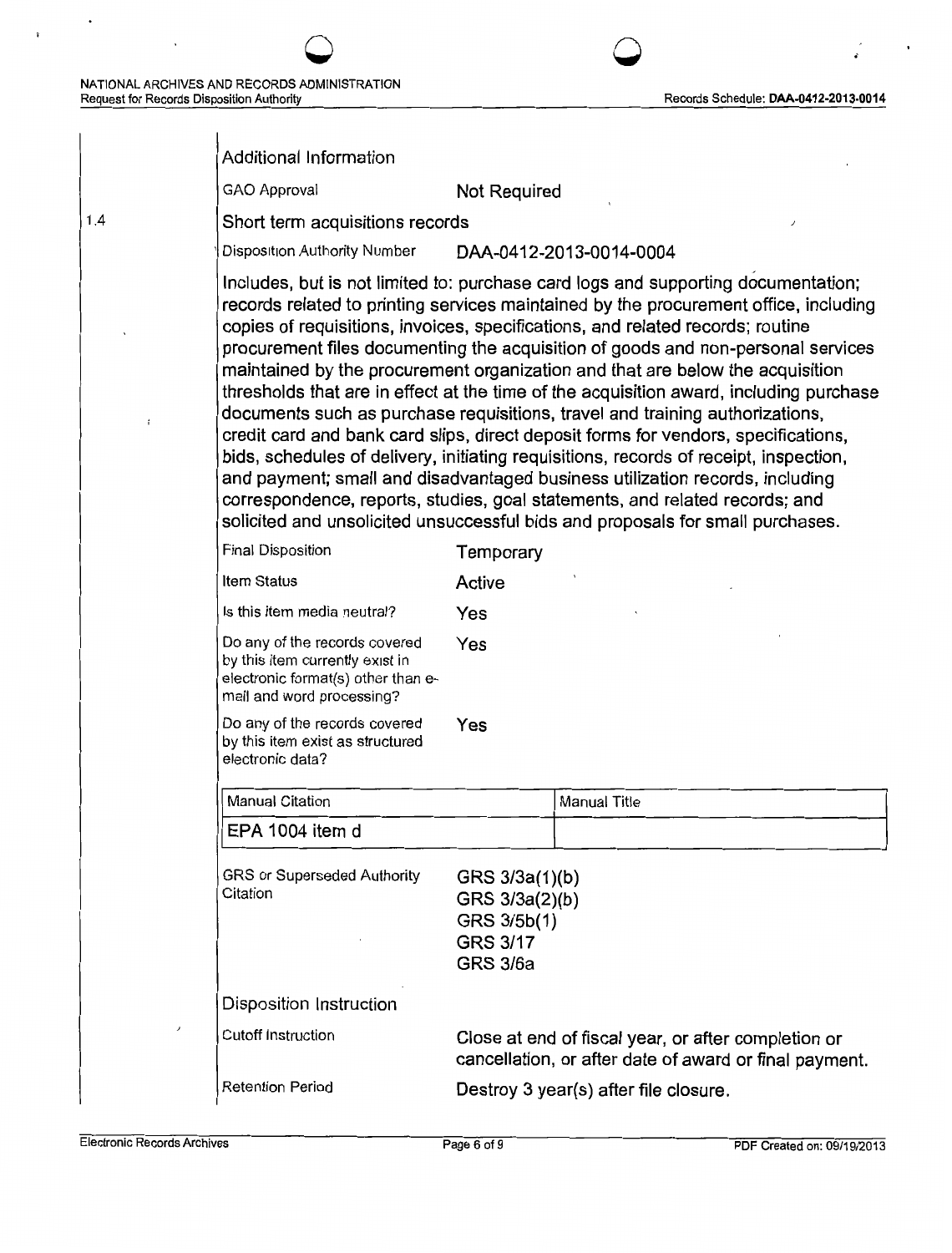$\chi \sim 2$ 

 $\overline{\phantom{a}}$ 

 $\bullet$ 

 $\pmb{i}$ 

|     | Additional Information                                                                                                                                                                                                                                                                           |                                                       |                                                                                     |  |
|-----|--------------------------------------------------------------------------------------------------------------------------------------------------------------------------------------------------------------------------------------------------------------------------------------------------|-------------------------------------------------------|-------------------------------------------------------------------------------------|--|
|     | GAO Approval                                                                                                                                                                                                                                                                                     | Not Required                                          |                                                                                     |  |
| 1.5 | Other acquisitions records                                                                                                                                                                                                                                                                       |                                                       |                                                                                     |  |
|     | Disposition Authority Number                                                                                                                                                                                                                                                                     |                                                       | DAA-0412-2013-0014-0006                                                             |  |
|     | Includes, but is not limited to: lists or card files of acceptable bidders; obligation<br>copies of routine procurement files maintained by finance offices; and other copies<br>of routine procurement files used by component elements of a procurement office<br>for administrative purposes. |                                                       |                                                                                     |  |
|     | Final Disposition                                                                                                                                                                                                                                                                                | Temporary                                             |                                                                                     |  |
|     | Item Status                                                                                                                                                                                                                                                                                      | Active                                                |                                                                                     |  |
|     | Is this item media neutral?                                                                                                                                                                                                                                                                      | Yes                                                   |                                                                                     |  |
|     | Do any of the records covered<br>by this item currently exist in<br>electronic format(s) other than e-<br>mail and word processing?                                                                                                                                                              | Yes                                                   |                                                                                     |  |
|     | Do any of the records covered<br>by this item exist as structured<br>electronic data?                                                                                                                                                                                                            | Yes                                                   |                                                                                     |  |
|     | <b>Manual Citation</b>                                                                                                                                                                                                                                                                           |                                                       | Manual Title                                                                        |  |
|     | EPA 1004 item f                                                                                                                                                                                                                                                                                  |                                                       |                                                                                     |  |
|     | GRS or Superseded Authority<br>Citation                                                                                                                                                                                                                                                          | <b>GRS 3/3b</b><br><b>GRS 3/3c</b><br><b>GRS 3/5d</b> |                                                                                     |  |
|     | Disposition Instruction                                                                                                                                                                                                                                                                          |                                                       |                                                                                     |  |
|     | Cutoff Instruction                                                                                                                                                                                                                                                                               |                                                       | Close when funds are obligated, or no longer needed<br>for current agency business. |  |
|     | <b>Retention Period</b>                                                                                                                                                                                                                                                                          |                                                       | Destroy immediately after file closure.                                             |  |
|     | Additional Information                                                                                                                                                                                                                                                                           |                                                       |                                                                                     |  |
|     | <b>GAO Approval</b>                                                                                                                                                                                                                                                                              | <b>Not Required</b>                                   |                                                                                     |  |
|     |                                                                                                                                                                                                                                                                                                  |                                                       |                                                                                     |  |

0 0

 $\mathcal{A}$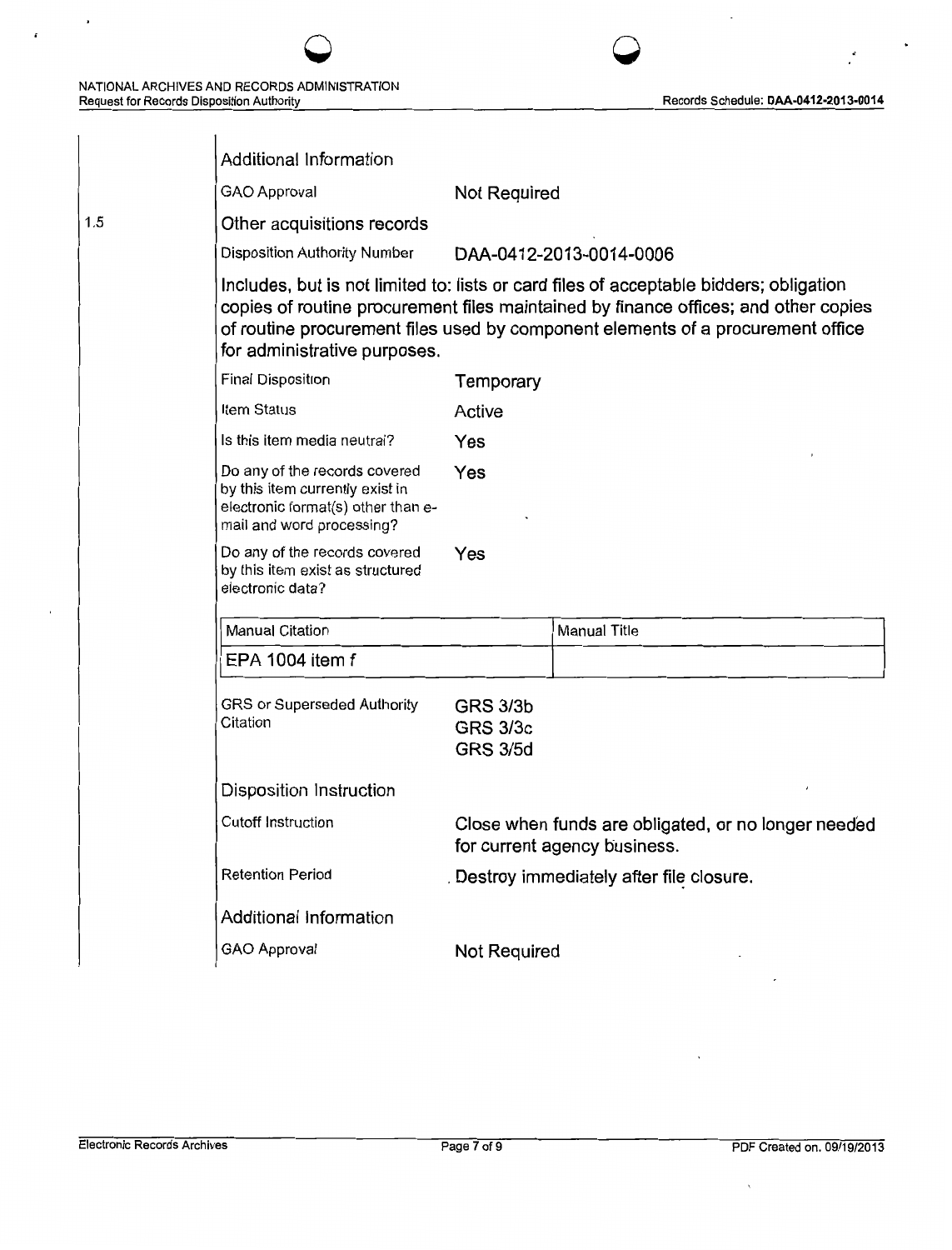# Agency Certification

I hereby certify that I am authorized to act for this agency in matters pertaining to the disposition of its records and that the records proposed for disposal in this schedule are not now needed for the business of the agency or will not be needed after the retention periods specified.

0 0

#### Signatory Information

 $\overline{\phantom{a}}$ 

| <b>Date</b> | Action                            | By                         | <b>Title</b>                                          | Organization                                                                                       |
|-------------|-----------------------------------|----------------------------|-------------------------------------------------------|----------------------------------------------------------------------------------------------------|
| 07/09/2013  | Certify                           | John Ellis                 | <b>Agency Records Off</b><br>icer                     | Office of Environmental<br>Information - Office of<br><b>Information Collection</b>                |
| 09/11/2013  | <b>Submit for Concur</b><br>rence | Henry Wolfinger            | Appraiser                                             | National Archives and<br><b>Records Administration</b><br>- Records Management<br>Services.        |
| 09/16/2013  | Concur                            | Margaret<br><b>Hawkins</b> | Director of Records<br><b>Management Servic</b><br>es | <b>National Records</b><br>Management Program<br>- Records Management<br><b>Services</b>           |
| 09/16/2013  | Concur                            | Laurence<br><b>Brewer</b>  | Director, National R<br>ecords Management<br>Program  | National Archives and<br><b>Records Administration</b><br>- National Records<br>Management Program |
| 09/18/2013  | Approve                           | David Ferriero             | Archivist of the Unite<br>d States                    | Office of the Archivist -<br>Office of the Archivist                                               |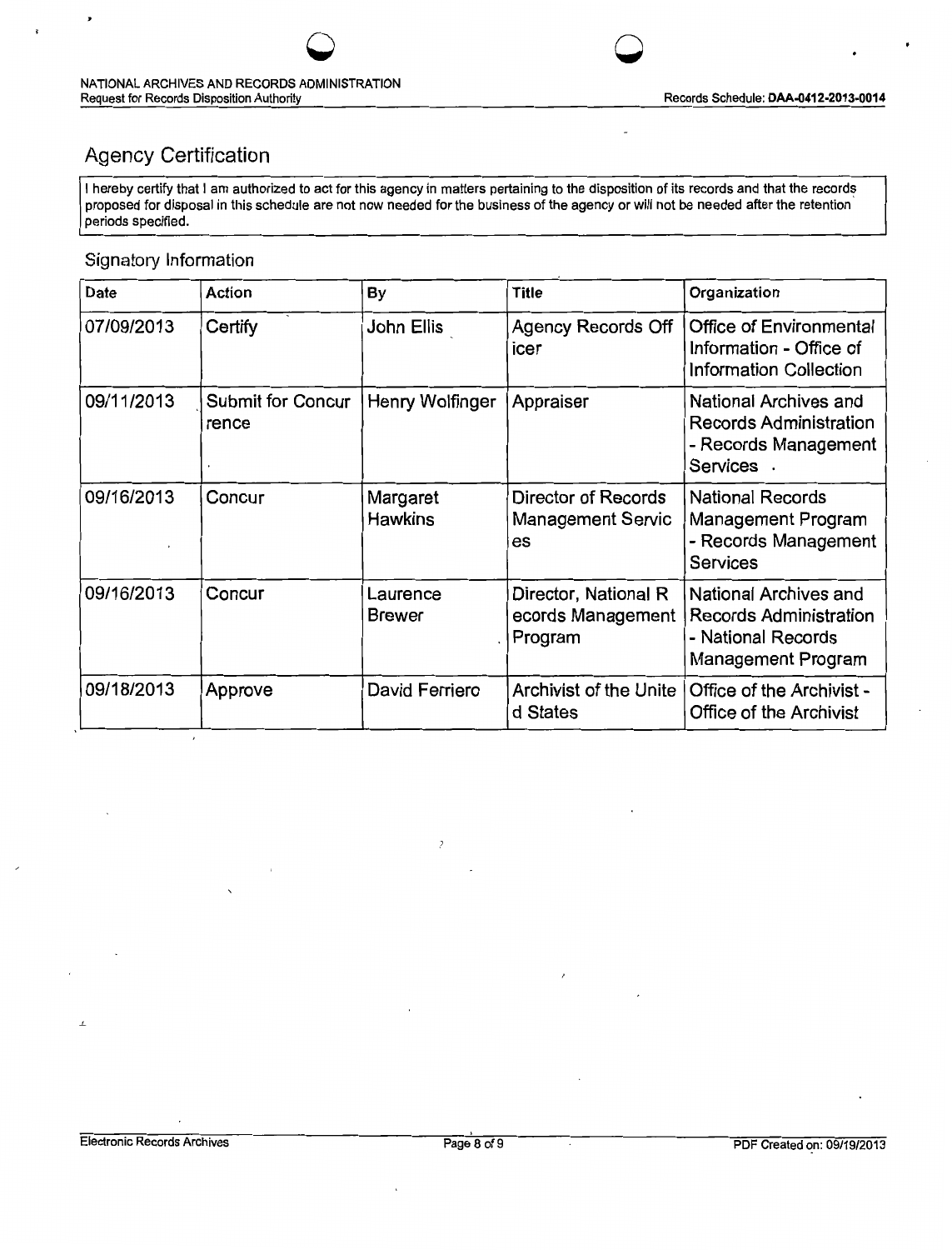

## **402 Acquisitions**

Activities related to management and oversight of acquisitions of goods and services. Excludes: Superfund, Brownfields, and Oil Spill Site-Specific acquisitions and grants.

| <b>Previous</b><br><b>Schedule</b>                         | <b>Previous Title</b>                                                                                                                                                    | <b>Previous Retention</b>                                                                                                                                                                                               | <b>New</b><br><b>Schedule</b> |
|------------------------------------------------------------|--------------------------------------------------------------------------------------------------------------------------------------------------------------------------|-------------------------------------------------------------------------------------------------------------------------------------------------------------------------------------------------------------------------|-------------------------------|
| 036a(1)(a)<br>GRS 3/3a(1)<br>(a)                           | Routine Procurement Files -<br>Procurement organization copy<br>of transactions that exceed the<br>thresholds, dated on or after<br>July 3, 1995                         | Close inactive records upon<br>completion. Destroy 6 years,<br>3 months after file closure.                                                                                                                             | 1004b                         |
| 036a(1)(b)<br>GRS 3/3a(1)<br>(b)                           | <b>Routine Procurement Files</b><br>- Procurement organization<br>copy of transactions below the<br>thresholds, dated on or after<br>July 3, 1995                        | Close inactive records upon<br>completion. Destroy 3 years<br>after file closure.                                                                                                                                       | 1004d                         |
| 036a(2)(a)<br>GRS 3/3a(2)<br>(a)                           | Routine Procurement Files -<br>Procurement organization copy<br>of other transactions exceeding<br>\$2,000, dated earlier than July<br>3, 1995                           | Close inactive records upon<br>completion. Destroy 6 years,<br>3 months after file closure.                                                                                                                             | 1004b                         |
| 036a(2)(b)<br>GRS 3/3a(2)<br>(b)                           | Routine Procurement Files -<br>Procurement organization copy<br>of other transactions under<br>\$2,000, dated earlier than July<br>3, 1995                               | Close inactive records upon<br>completion. Destroy 3 years<br>after file closure.                                                                                                                                       | 1004d                         |
| 036b<br><b>GRS 3/3b</b>                                    | <b>Routine Procurement Files</b><br>- Obligation copy held by<br>Finance offices                                                                                         | Destroy when funds are<br>obligated.                                                                                                                                                                                    | 1004f                         |
| 036c<br><b>GRS 3/3c</b>                                    | <b>Routine Procurement Files</b><br>- Other copies of records<br>described above used by<br>component elements of<br>a procurement office for<br>administrative purposes | Destroy upon termination or<br>completion.                                                                                                                                                                              | 1004f                         |
| 036d<br><b>GRS 3/3d</b>                                    | Routine Procurement Files -<br>Data submitted to the Federal<br>Procurement Data System<br>(FPDS)                                                                        | Close inactive records upon<br>transfer. Destroy 5 years<br>after file closure.                                                                                                                                         | 1004c                         |
| 202a<br>N1-412-06-<br>6/5a                                 | <b>Contract Management Records</b><br>- Contracting Officer (CO)                                                                                                         | Close inactive records upon<br>final payment for the overall<br>contract. Destroy 6 years<br>and 3 months after file<br>closure.                                                                                        | 1004b                         |
| 202 <sub>b</sub><br>N1-412-06-<br>6/5 <sub>b</sub><br>202c | <b>Contract Management Records</b><br>- Contract-level Contracting<br>Officer's Representative (COR)                                                                     | Close inactive records upon<br>filing of final invoice or<br>completion or termination<br>of the task order or work<br>assignments. Destroy 6<br>years and 3 months after<br>final payment for the overall<br>contract. | 1004b                         |
| N1-412-06-                                                 | Contract Management Records<br>- Other Contracting Officer's                                                                                                             | Close inactive records upon<br>filing of final invoice or                                                                                                                                                               | 1004b                         |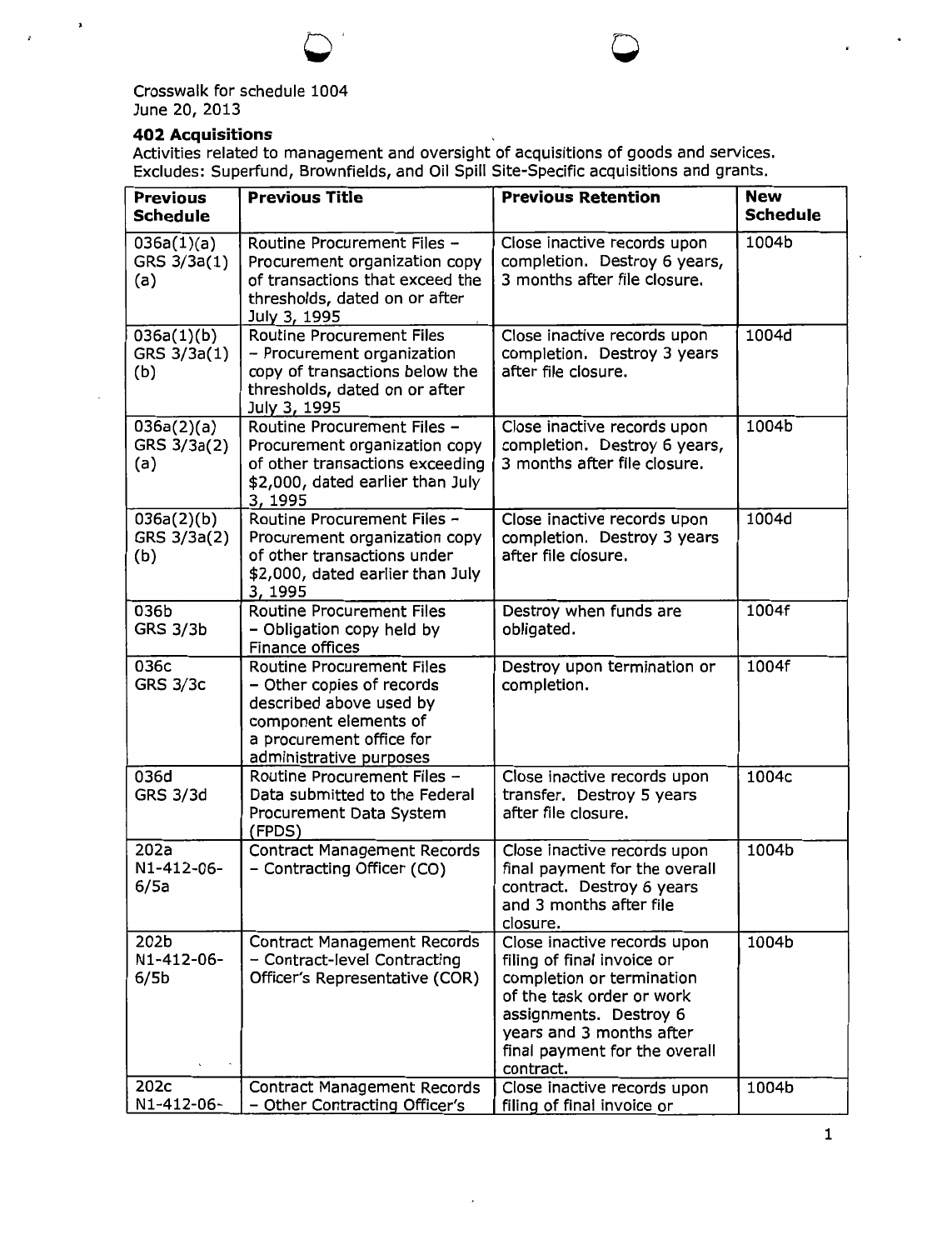### Crosswalk for schedule 1004 June 20, 2013

Ĭ.

 $\zeta$ 

 $\epsilon^{(1)}$  .

| <b>Previous</b><br><b>Schedule</b> | <b>Previous Title</b>                                                                                                                                                                                          | <b>Previous Retention</b>                                                                                                                                                        | <b>New</b><br><b>Schedule</b> |
|------------------------------------|----------------------------------------------------------------------------------------------------------------------------------------------------------------------------------------------------------------|----------------------------------------------------------------------------------------------------------------------------------------------------------------------------------|-------------------------------|
| 6/5c                               | Representatives (CORs)<br>, 김                                                                                                                                                                                  | completion or termination<br>of the task order or work<br>assignment. Destroy 6<br>years and 3 months after<br>final payment for the overall<br>contract.                        |                               |
| 275a<br><b>GRS 3/5a</b>            | Solicited and Unsolicited<br>Bids and Proposals Files -<br>Successful bids and proposals                                                                                                                       | File with related records and<br>follow disposition instructions<br>for related records (EPA 020<br>for Superfund site-specific<br>contracts or EPA 202 for other<br>contracts). | 1004<br>guidance              |
| 275b(1)<br>GRS 3/5b(1)             | Solicited and Unsolicited Bids<br>and Proposals Files - Solicited<br>and unsolicited unsuccessful<br>bids and proposals - Small<br>purchases                                                                   | Destroy 1 year after date<br>of award or final payment,<br>whichever is later.                                                                                                   | 1004d                         |
| 275b(2)(a)<br>GRS 3/5b(2)<br>(a)   | Solicited and Unsolicited Bids<br>and Proposals Files - Solicited<br>and unsolicited unsuccessful<br>bids and proposals - Large<br>purchases when filed<br>separately from contract case<br>files              | Destroy when related contract<br>is completed (6 years and 3<br>months after final payment<br>for the overall contract).                                                         | 1004b                         |
| 275b(2)(b)<br>GRS 3/5b(2)<br>(b)   | Solicited and Unsolicited Bids<br>and Proposals Files - Solicited<br>and unsolicited unsuccessful<br>bids and proposals - Large<br>purchases when filed with<br>contract case files                            | File with related records and<br>follow disposition instructions<br>for related records (EPA 020<br>for Superfund site-specific<br>contracts or EPA 202 for other<br>contracts). | 1004<br>guidance              |
| 275c(1)<br>GRS 3/5c(1)             | Solicited and Unsolicited<br>Bids and Proposals Files -<br>Canceled solicitations - Formal<br>solicitations of offers to provide<br>products or services that were<br>canceled prior to award of a<br>contract | Destroy 5 years after date of<br>cancelation.                                                                                                                                    | 1004c                         |
| 275c(2)<br>GRS 3/5c(2)             | Solicited and Unsolicited Bids<br>and Proposals Files - Canceled<br>solicitations - Unopened bids                                                                                                              | Return to bidder.                                                                                                                                                                | 1004e                         |
| 275d<br><b>GRS 3/5d</b>            | Solicited and Unsolicited Bids<br>and Proposals Files - Lists or<br>card files of acceptable bidders                                                                                                           | Destroy when superseded or<br>obsolete.                                                                                                                                          | 1004f                         |
| 290a<br>N1-412-07-<br>64/1a        | Administrative Reports and<br>Data Relating to Procurement<br>Operations - Reports and<br>data relating to procurement<br>operations                                                                           | Close inactive records at end<br>of year. Destroy 6 years<br>after file closure.                                                                                                 | 1004c                         |
| 290b<br>N1-412-07-<br>64/1b        | Administrative Reports and<br>Data Relating to Procurement<br>Operations - All other reports                                                                                                                   | Close inactive records at end<br>of year. Destroy 5 years<br>after file closure.                                                                                                 | 1004c                         |